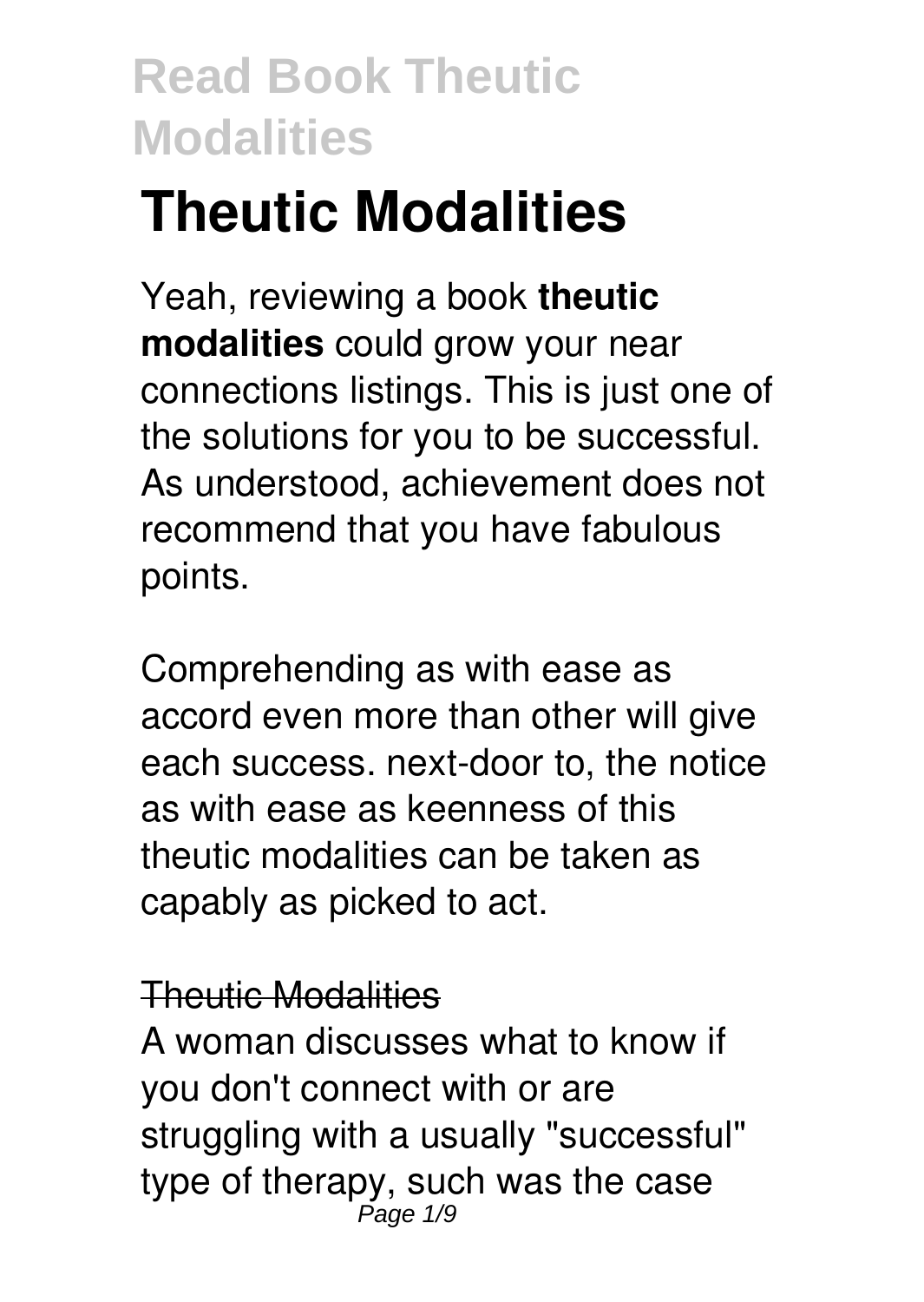with her and EMDR therapy for trauma.

You Might Not Connect With the 'Most Successful' Type of Trauma Therapy, and That's OK

Wilson and Yellow Bird (2005) For clinicians, we not only have to do antiracist work but also look at the therapeutic techniques we employ. Any modalities that were created and that we use today ...

#### Psychology Today

Men with high-risk prostate cancer with at least one additional aggressive feature have the best outcomes when treated with multiple healthcare disciplines, known as multimodality care, according to a ...

Multimodality therapy critical for Page 2/9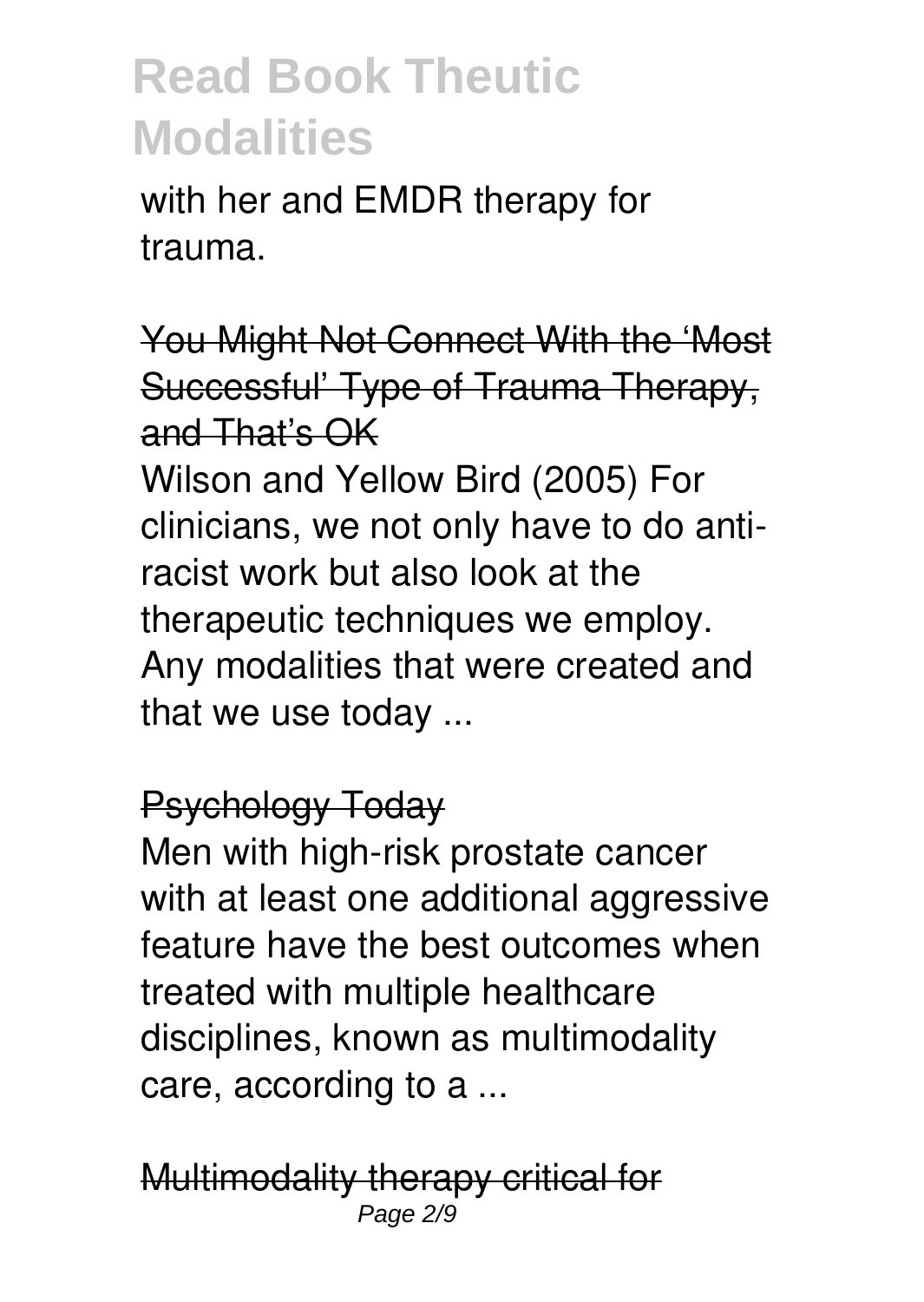### treating more aggressive prostate cancers

Neuroelectrics Granted FDA Breakthrough Device Designation for New Therapeutic Neuromodulation Platform to Treat Refractory Focal Epilepsy ...

Neuroelectrics Granted FDA Breakthrough Device Designation for New Therapeutic Neuromodulation Platform to Treat Refractory Focal **Epilepsy** 

Faith E. Davies, MD, discusses the next steps for CAR T-cell therapy in the treatment of patients with relapsed/refractory multiple myeloma.

Dr. Davies on the Next Steps for CAR T-Cell Therapy in Relapsed/Refractory Myeloma GEN Edge speaks with Codiak Page 3/9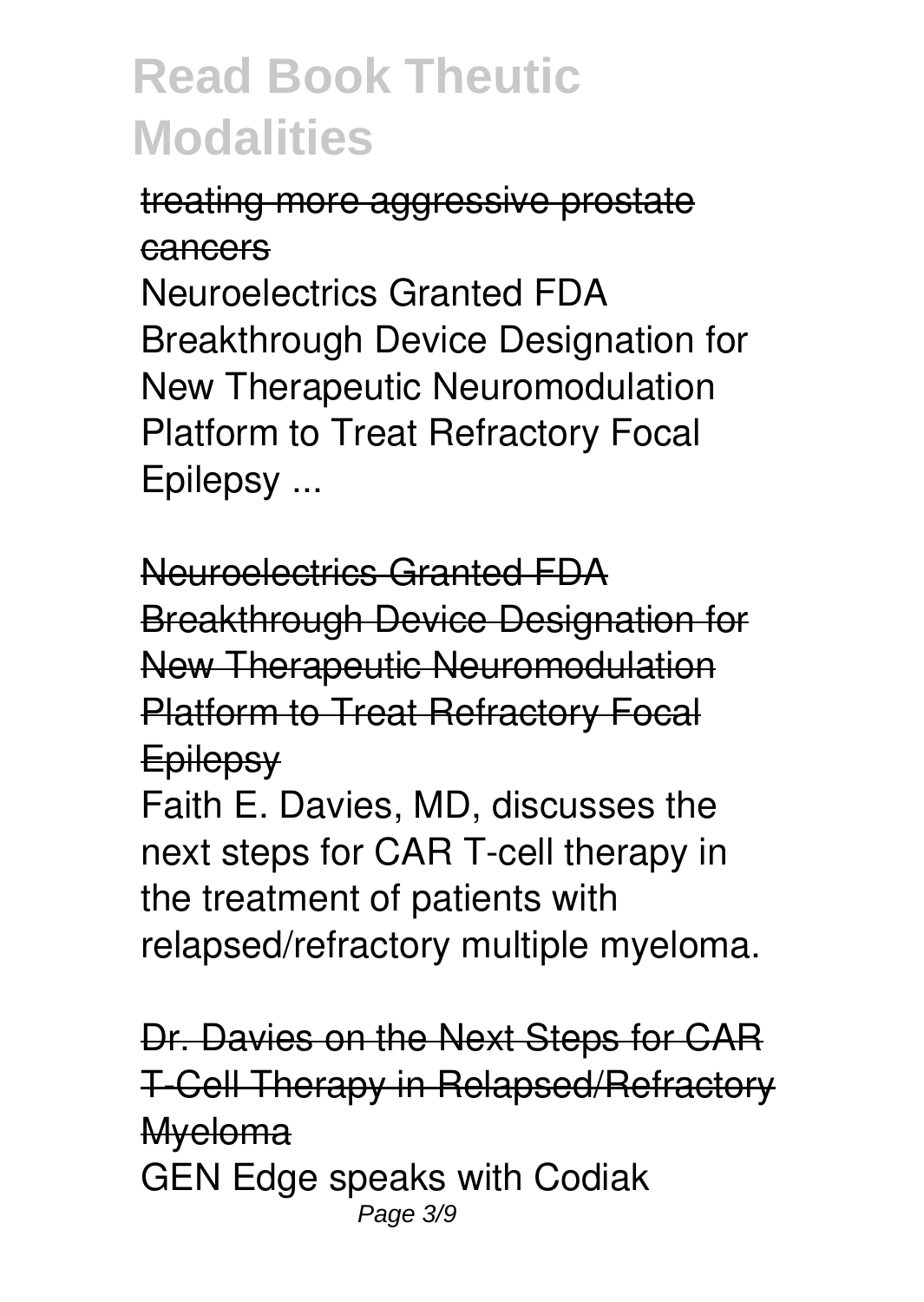Biosciences' president and CEO Douglas E. Williams, PhD, about how the company has grown from the ground up to develop a new class of medicines with the potential to ...

We Have Lift Off: Codiak BioSciences Bears Down with Exosomes as a Therapeutic Modality The "Global Continuous Renal Replacement Therapy (CRRT) Market by Product (Disposables (Hemofilters, Bloodlines), Machine, Dialysates, Renal Replacement Fluids), Modality (SCUF, CVVH, CVVHD, CVVHDF), ...

Global Continuous Renal Replacement Therapy Market (2021 to 2026) - Ongoing Research to Establish the Safety and Efficacy Profile of CRRT Presents Opp Additionally, telehealth can be Page 4/9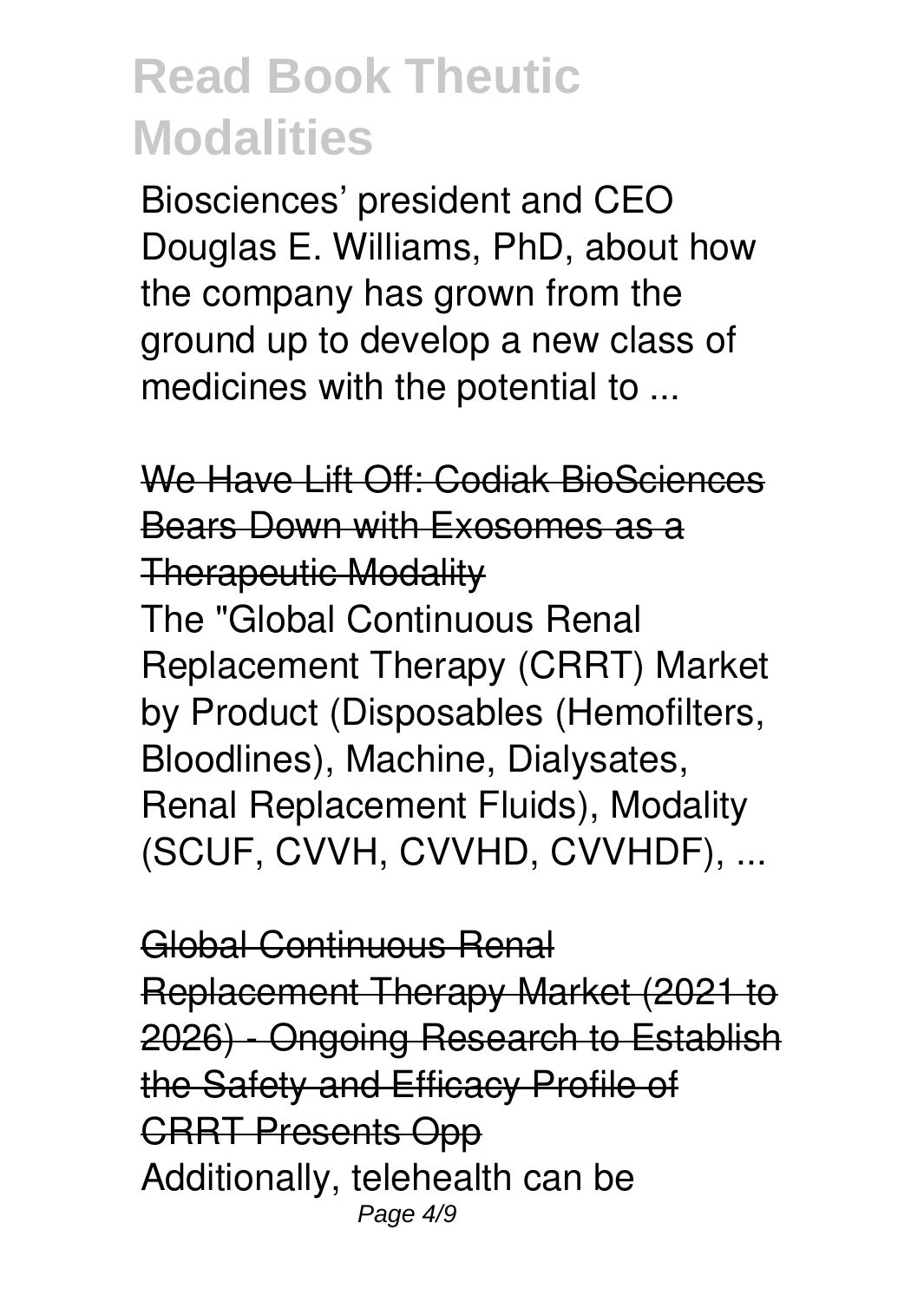completed in the home or at work, which eliminates the need for transportation and travel time and reduces the need to find alternative care for dependents (Sorenson, ...

Bringing Therapy Closer to Home An expert emphasizes how a big team is needed to properly employ the different therapeutic modalities needed to treat patients with ovarian granulosa cell tumors. R Tyler Hillman, MD, PhD,  $of$  The  $\overline{\phantom{a}}$ 

R Tyler Hillman, MD, PhD, on Important Contributors Needed to Treat Ovarian Granulosa Cell Tumors DelveInsight's Pompe Disease market report provides an in-depth understanding of the disease, historical and projected epidemiology, as well as Pompe Disease market Page 5/9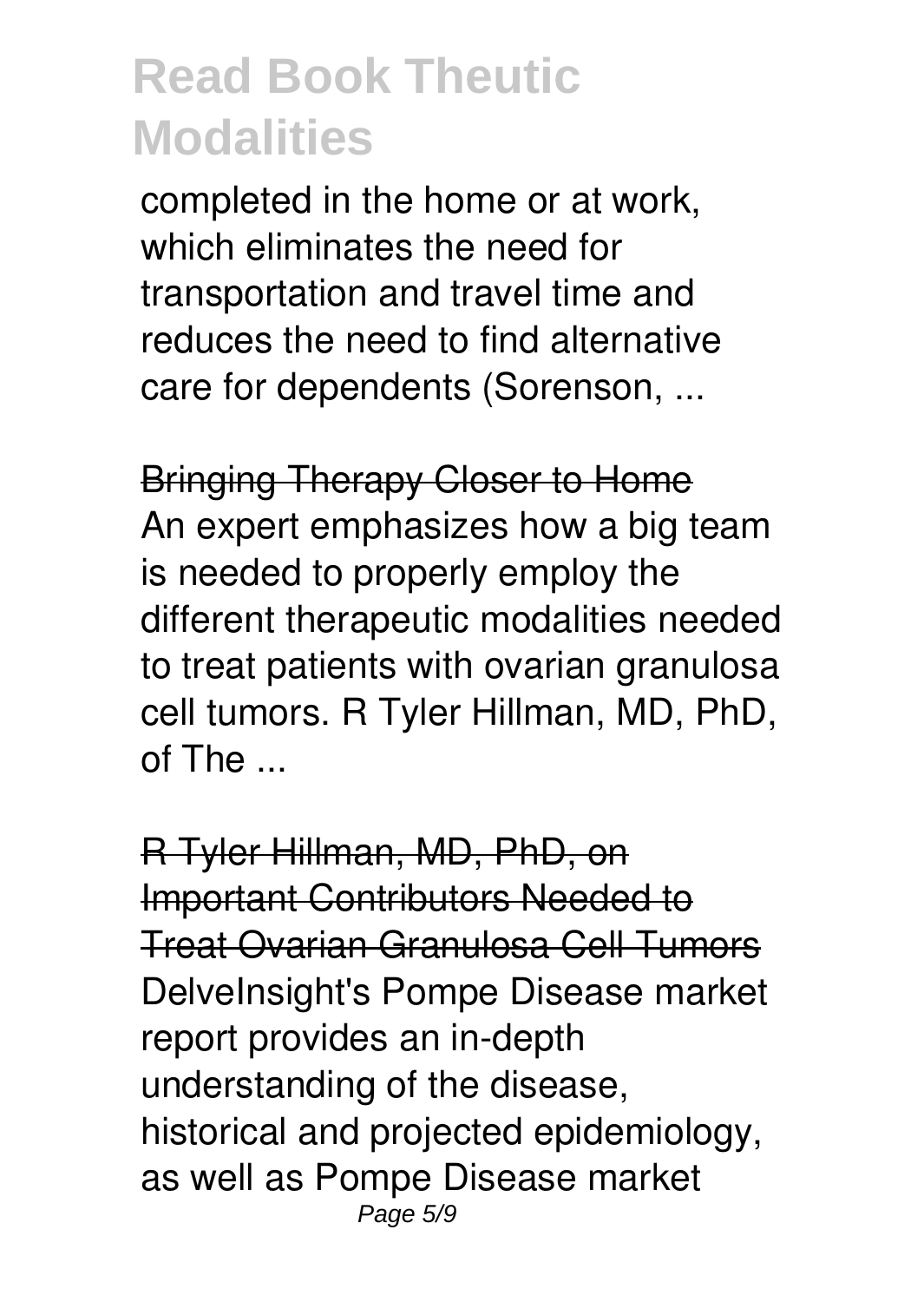trends in the United States, EU5 ...

Key players, such as Sanofi, Actus, Amicus, Roche and others are developing therapies to enhance treatment modalities in the Pompe Disease Market

The two companies are aiming to develop a new drug modality known as Antibody Degraducer ... Degraducer ® linked to therapeutic antibodies via Multilink TM will improve drug targeting ...

Debiopharm And Ubix Therapeutics Launch Research To Develop A New Anti-Cancer Modality - Antibody Degraducer® Conjugates City of Hope has entered into a licensing agreement with Imugene Ltd. for the patents covering a combination immunotherapy that enables Page 6/9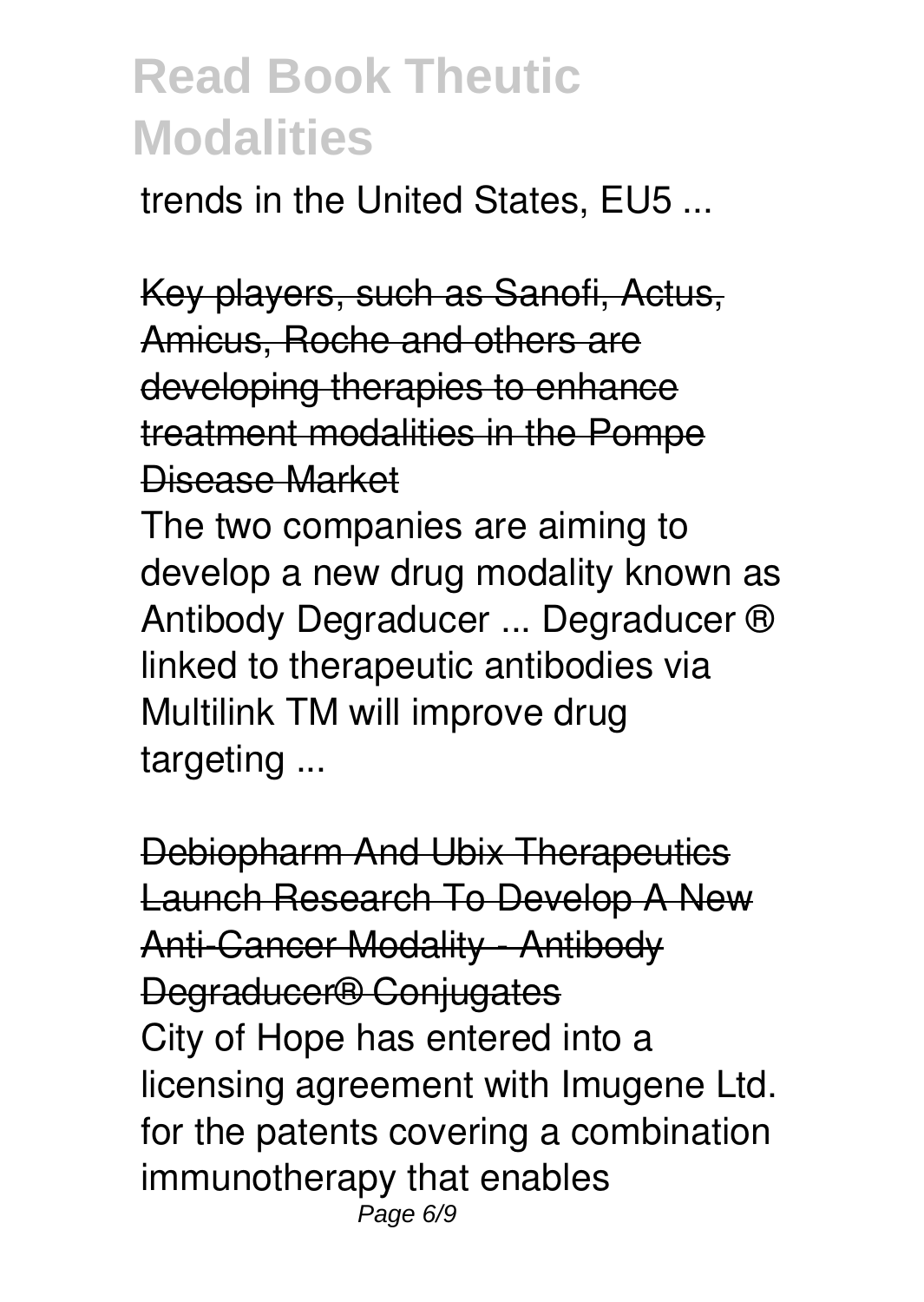CD19-directed CAR T-cell therapies to target and eradicate ...

Oncolytic Virus/CAR T-Cell Therapy Combo Shows Preclinical Potential in Solid Tumors According to the new market research report "Continuous Renal Replacement Therapy (CRRT) Market by Product (Disposables (Hemofilters, Bloodl ...

Continuous Renal Replacement Therapy (CRRT) Market worth \$1.7 billion by 2026 - Exclusive Report by MarketsandMarkets™

"EMDR is a therapeutic modality that was initially developed for the treatment of trauma-related disorders but has since gained recognition as an effective treatment for other types of disorders ...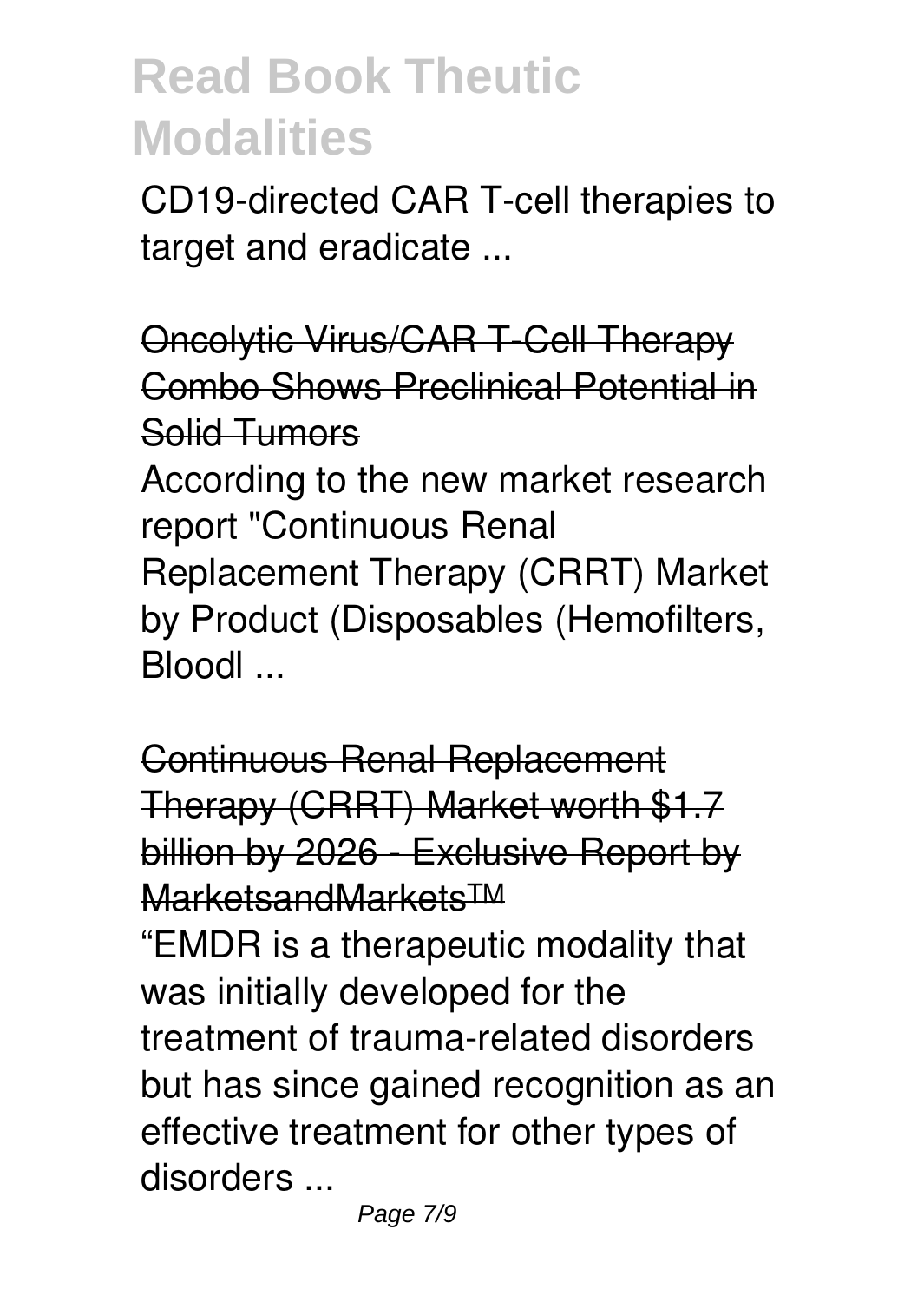Prince Harry, other celebs credit EMDR with saving their mental health INTEGRATED PLATFORM APPROACH TO RESPOND TO THE CHALL ENGES OF PANDEMIC PREPAREDNESS, RAPID RESPONSE AND DELIVERABILITY PRROTECT COMBINES FIRST-IN-CLASS PROGRAMMES ACROSS THERAPEUTIC MODALITIES ...

Evotec AG: Evotec Launches 'PRROTECT', A Pre-Competitive Initiative to Be Better Prepared for Future Pandemics According to the new market research report "Continuous Renal Replacement Therapy (CRRT) Market by Product (Disposables (Hemofilters, Bloodlines), Machine ...